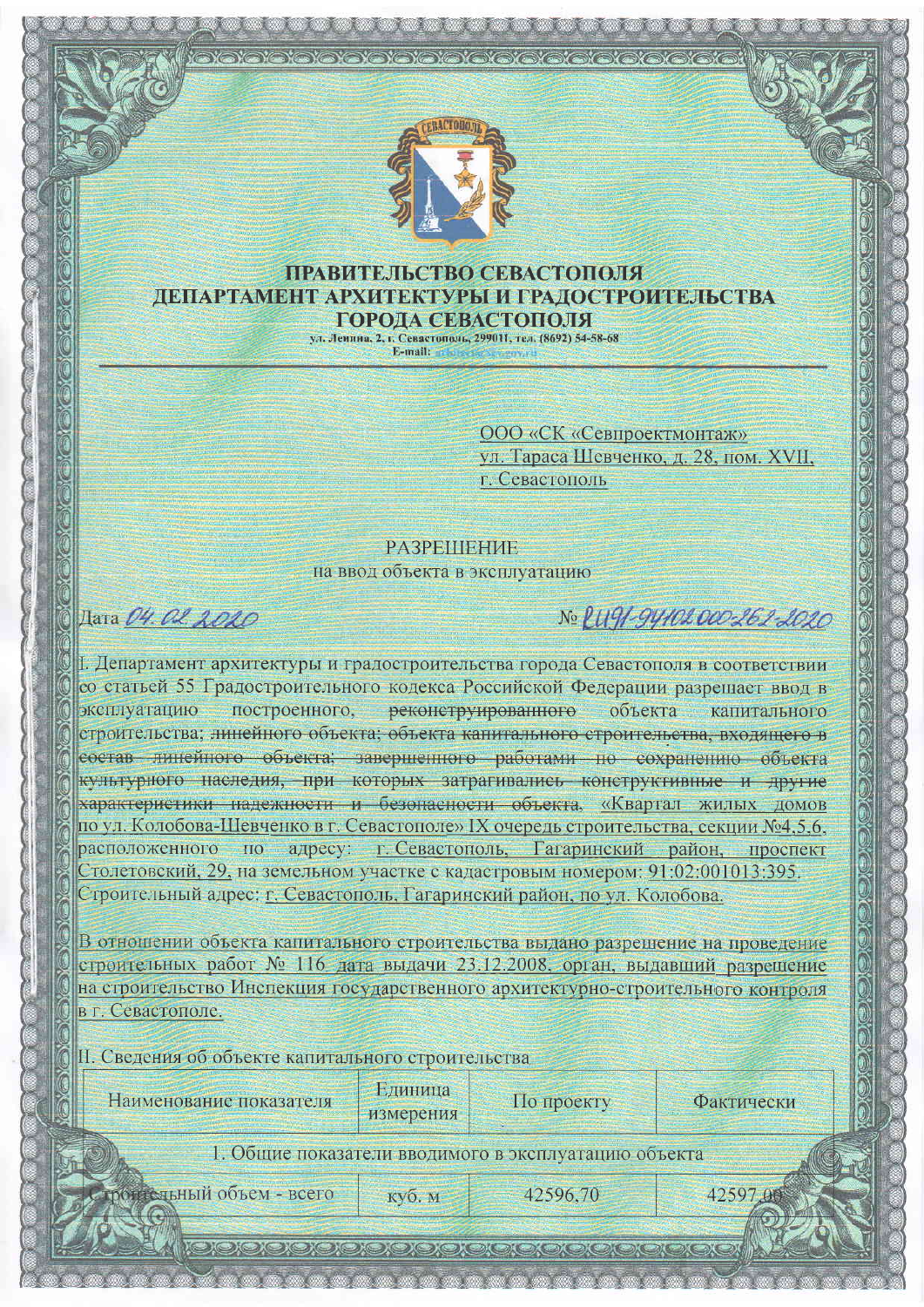| в том числе надземной части                           | куб. м | 39096,00                                                                                        | 39096,00   |
|-------------------------------------------------------|--------|-------------------------------------------------------------------------------------------------|------------|
| Общая площадь                                         | KB. M  | 11508,02                                                                                        | 13344,00   |
| Площадь нежилых<br>помещений                          | KB. M  | не указано                                                                                      | не указано |
| Площадь встроенно-<br>пристроенных помещений          | KB. M  |                                                                                                 |            |
| Количество зданий,<br>сооружений                      | ШT.    | 3                                                                                               | 3          |
|                                                       |        | 2. Объекты непроизводственного назначения                                                       |            |
| a mi                                                  |        | 2.1. Нежилые объекты (объекты здравоохранения,<br>образования, культуры, отдыха, спорта и т.д.) |            |
| Количество мест                                       |        |                                                                                                 |            |
| Количество помещений                                  |        |                                                                                                 |            |
| Вместимость                                           |        |                                                                                                 |            |
| Количество этажей                                     |        |                                                                                                 |            |
| в том числе подземных                                 |        |                                                                                                 |            |
| Сети и системы инженерно-<br>технического обеспечения |        |                                                                                                 |            |
| Лифты                                                 | IIIT.  |                                                                                                 | -1         |
| Эскалаторы                                            | IIIT.  |                                                                                                 |            |
| Инвалидные подъемники                                 | ШT.    |                                                                                                 |            |
| Инвалидные подъемники                                 | IIT.   |                                                                                                 |            |
| Материалы фундаментов                                 |        |                                                                                                 |            |
| Материалы стен                                        |        |                                                                                                 |            |
| Материалы перекрытий                                  |        |                                                                                                 |            |
| Материалы кровли                                      |        |                                                                                                 |            |
|                                                       |        |                                                                                                 |            |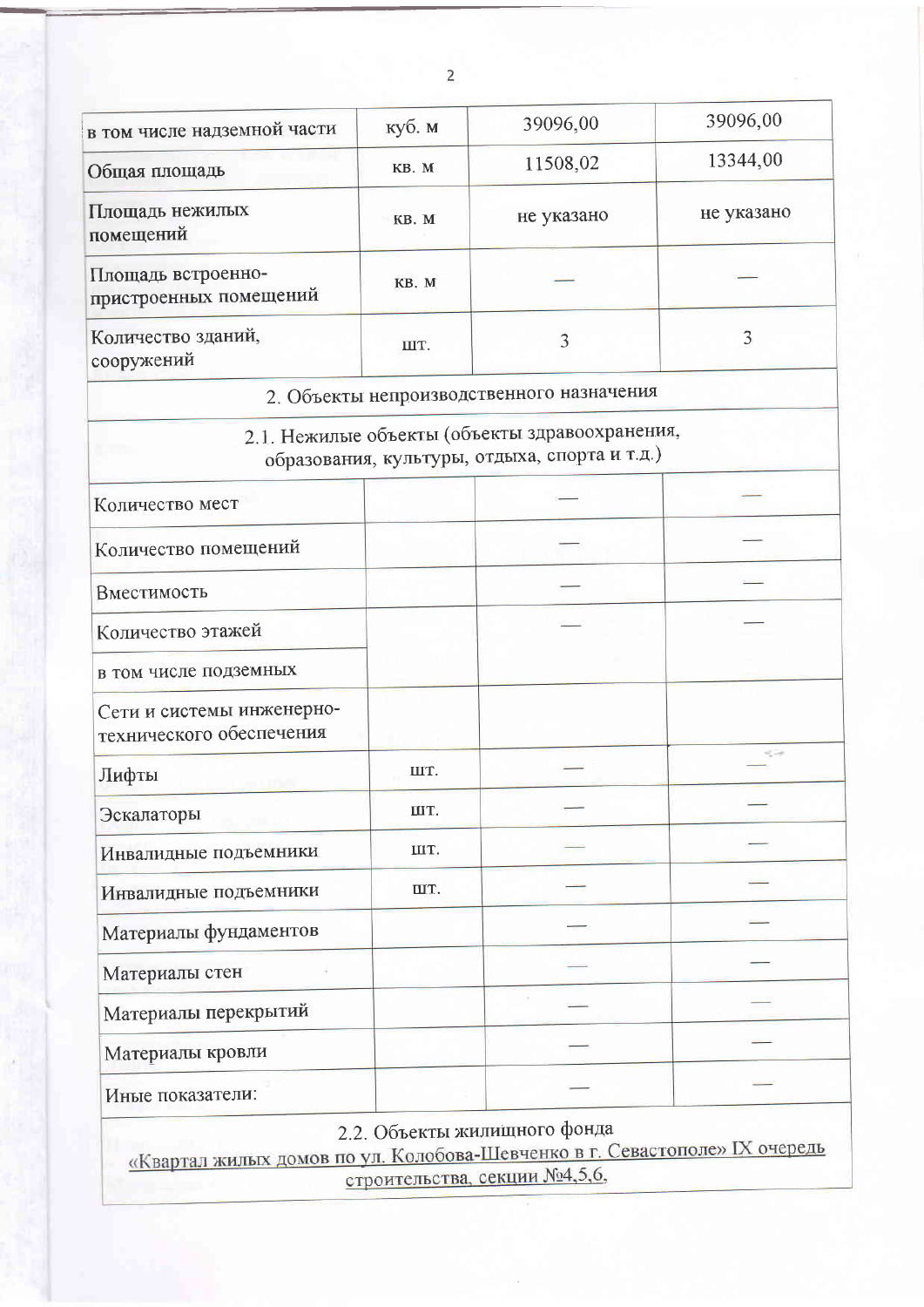| Общая площадь жилых<br>помещений (за исключением<br>балконов, лоджий, веранд и<br>reppac)             | KB. M                      | 8498,73                                                                               | 8465,80                                                                               |
|-------------------------------------------------------------------------------------------------------|----------------------------|---------------------------------------------------------------------------------------|---------------------------------------------------------------------------------------|
| Общая площадь нежилых<br>помещений, в том числе<br>площадь общего имущества в<br>многоквартирном доме | KB. M                      | не указано                                                                            | 3071,90                                                                               |
| Количество этажей                                                                                     | IIIT.                      | 12                                                                                    | 12                                                                                    |
| в том числе подземных                                                                                 | IIT.                       | 1                                                                                     | 1                                                                                     |
| Количество секций                                                                                     | секций                     | 3                                                                                     | 3                                                                                     |
| Количество квартир/общая<br>площадь, всего<br>в том числе:                                            | $\text{IIT.}/\text{KB.}$ M | 162/8771,76                                                                           | 162/8482,1                                                                            |
| 1-комнатные                                                                                           | ШТ./КВ. М                  | 104/ не указано                                                                       | 104/4040,50                                                                           |
| 2-комнатные                                                                                           | IIIT./KB. M                | 35/ не указано                                                                        | 35/2280,10                                                                            |
| 3-комнатные                                                                                           | ШТ./КВ. М                  | 18/не указано                                                                         | 18/1465,80                                                                            |
| 4-комнатные                                                                                           | $\text{III}$ ./KB. M       |                                                                                       |                                                                                       |
| более чем 4-комнатные                                                                                 | $\text{IIT.}/\text{KB.}$ M | 5/не указано                                                                          | 5/685,00                                                                              |
| Общая площадь жилых<br>помещений (с учетом<br>балконов, лоджий, веранд и<br>reppac)                   | KB. M                      | 8771,76                                                                               | 9176,40                                                                               |
| Сети и системы инженерно-<br>технического обеспечения                                                 |                            | водоснабжение,<br>водоотведение,<br>электроснабжение,<br>газоснабжение,<br>сети связи | водоснабжение,<br>водоотведение,<br>электроснабжение,<br>газоснабжение,<br>сети связи |
| Лифты                                                                                                 | ШТ.                        | 3                                                                                     | 3                                                                                     |
| Эскалаторы                                                                                            | ШT.                        |                                                                                       |                                                                                       |
| Инвалидные подъемники                                                                                 | ШТ.                        |                                                                                       |                                                                                       |
| Материалы фундаментов                                                                                 |                            | железобетон                                                                           | железобетон                                                                           |

 $\overline{3}$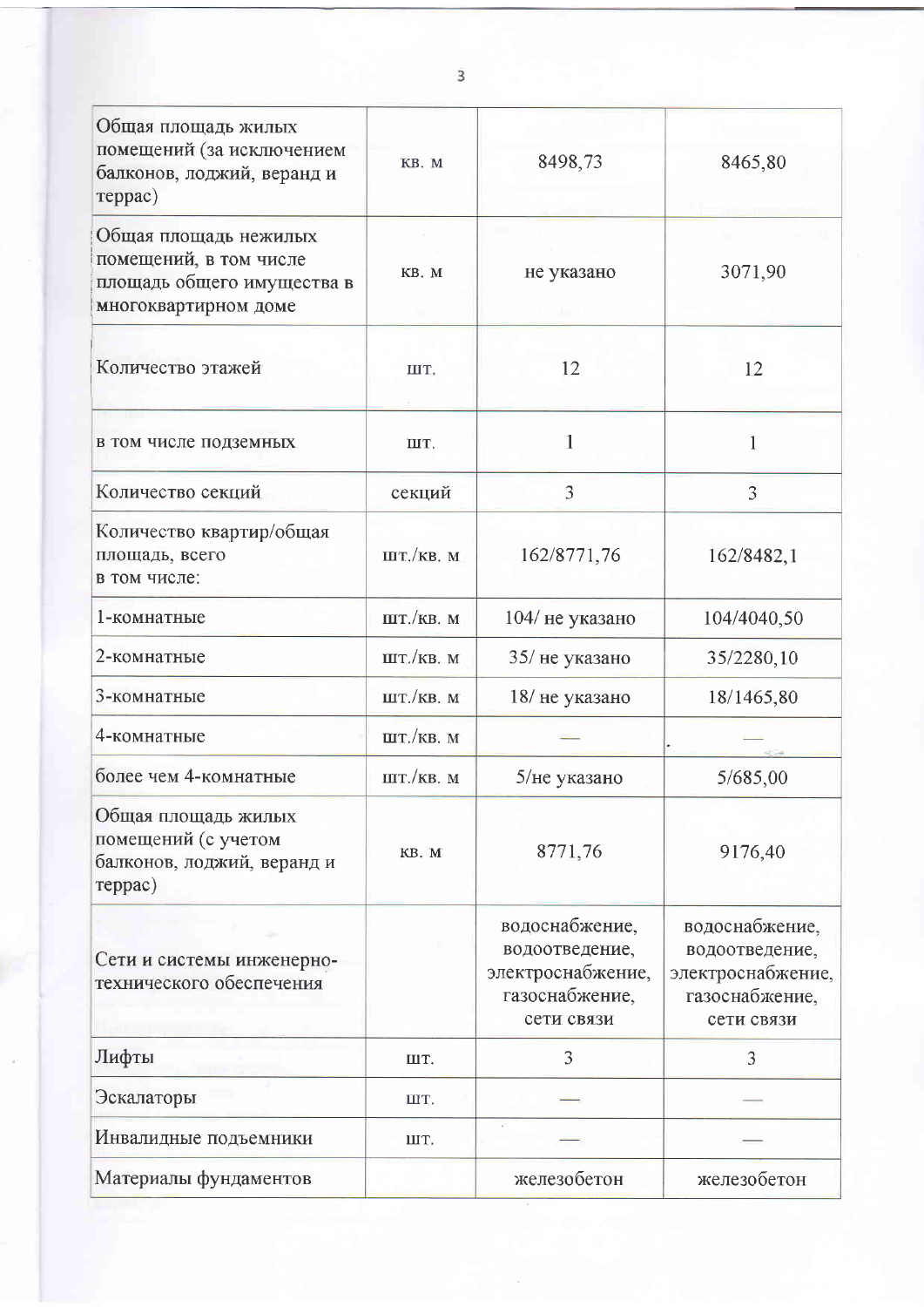| Материалы стен                          | газобетон                        | Газобетон                        |  |  |
|-----------------------------------------|----------------------------------|----------------------------------|--|--|
| Материалы перекрытий                    | железобетон                      | железобетон                      |  |  |
| Материалы кровли                        | Металлические<br>фальцевые листы | Металлические<br>фальцевые листы |  |  |
| Иные показатели:                        |                                  |                                  |  |  |
| 3. Объекты производственного назначения |                                  |                                  |  |  |
| Тип объекта                             |                                  |                                  |  |  |

| Тип объекта                                           |     |  |
|-------------------------------------------------------|-----|--|
| Мощность                                              |     |  |
| Производительность                                    |     |  |
| Сети и системы инженерно-<br>технического обеспечения |     |  |
| Лифты                                                 | ШТ. |  |
| Эскалаторы                                            | ШT. |  |
| Инвалидные подъемники                                 | ШT. |  |
| Материалы фундаментов                                 |     |  |
| Материалы стен                                        |     |  |
| Материалы перекрытий                                  |     |  |
| Материалы кровли                                      |     |  |
| Иные показатели                                       |     |  |

## 4. Линейные объекты

| Категория (класс)                                                            |  |  |
|------------------------------------------------------------------------------|--|--|
| Протяженность                                                                |  |  |
| Мощность (пропускная<br>способность, грузооборот,<br>интенсивность движения) |  |  |
| Диаметры и количество<br>трубопроводов,<br>характеристики материалов         |  |  |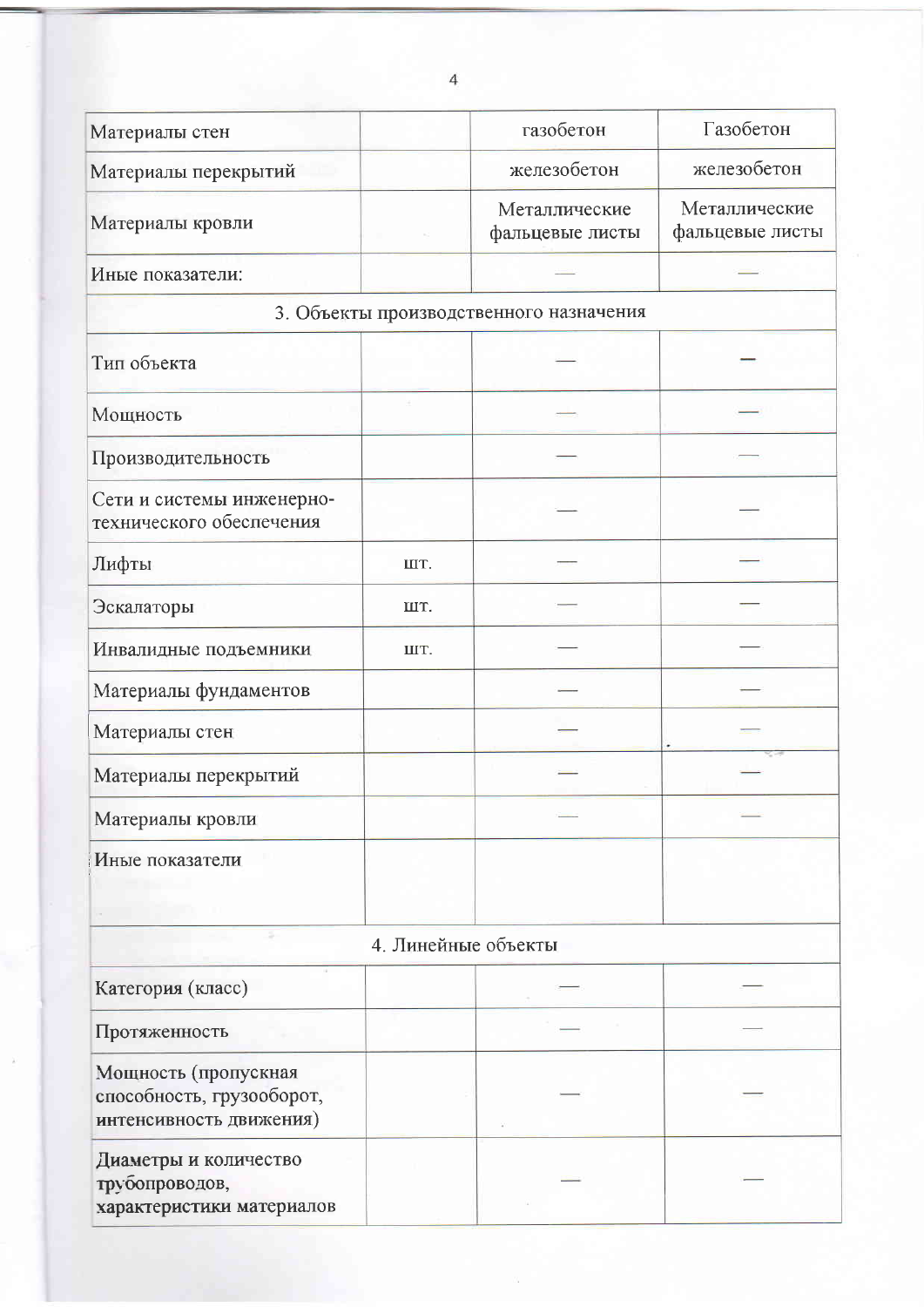| труб                                                                         |  |  |
|------------------------------------------------------------------------------|--|--|
| Тип (КЛ, ВЛ, КВЛ), уровень<br>напряжения линий<br>электропередачи            |  |  |
| Перечень конструктивных<br>элементов, оказывающих<br>влияние на безопасность |  |  |
| Иные показатели                                                              |  |  |

#### 5. Соответствие требованиям энергетической эффективности и требованиям оснащенности приборами учета используемых энергетических ресурсов

| Класс энергоэффективности<br>здания                        |                           | C+ |
|------------------------------------------------------------|---------------------------|----|
| Удельный расход тепловой<br>энергии на 1 кв. м площади     | $\text{kBr} * \text{yM2}$ |    |
| Материалы утепления<br>наружных ограждающих<br>конструкций |                           |    |
| Заполнение световых проемов                                |                           |    |

Разрешение на ввод объекта в эксплуатацию недействительно без технического плана от 20.09.2019, кадастровый инженер Буланова Лилия Александровна, квалификационный аттестат № 82-15-426, выданный 22.12.2015 года Министерством имущественных и земельных отношений Республики Крым.

Заместитель начальника Управления разрешительной документации и адресации - начальник отдела выдачи разрешительной документации Департамента архитектуры и градостроительства города Севастополя

А.В. Потемкин

«Oth peopare 2020.

 $M.\Pi.$